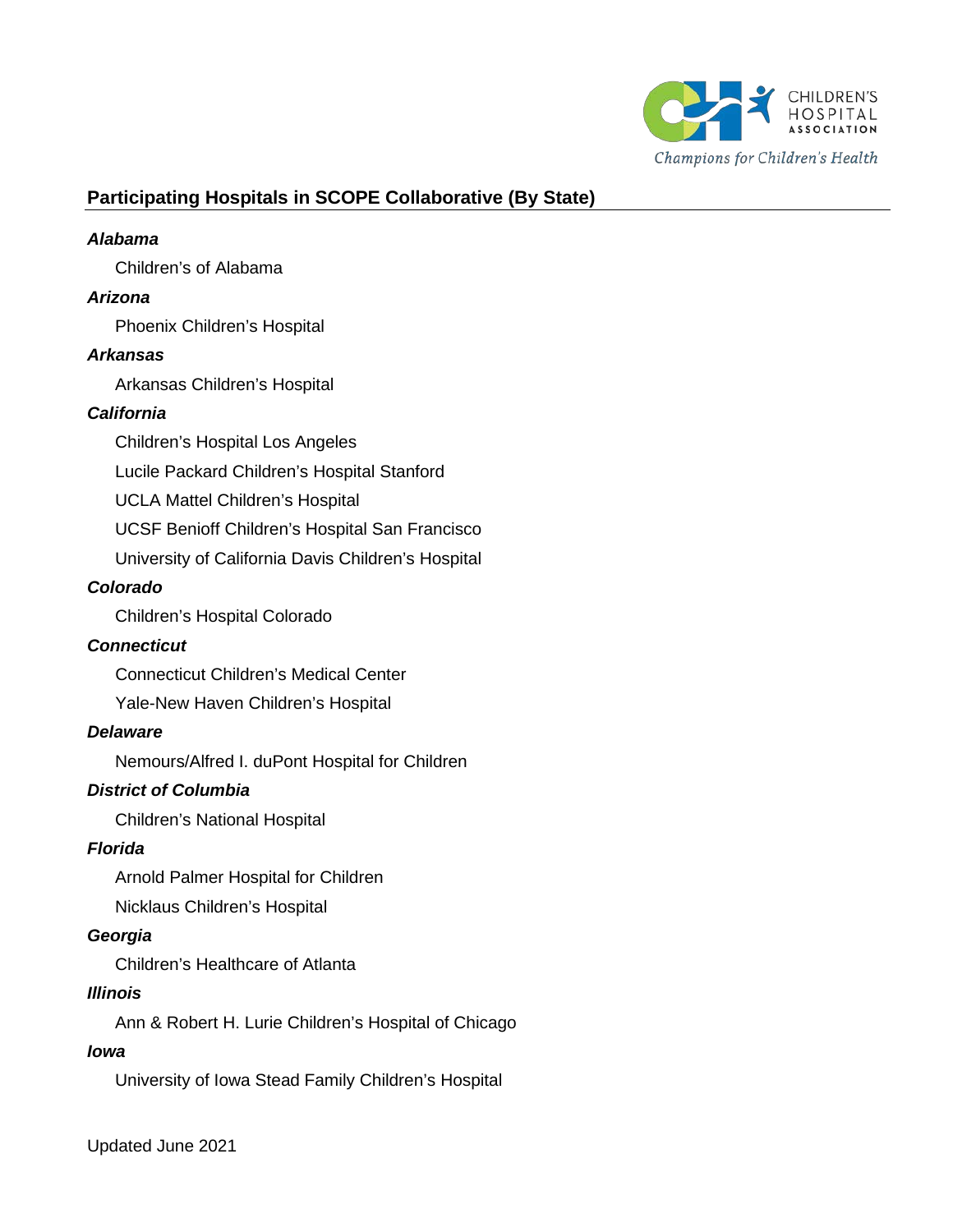### *Louisiana*

Children's Hospital of New Orleans

### *Maryland*

Johns Hopkins Children's Center

#### *Massachusetts*

Boston Children's Hospital

### *Michigan*

C.S. Mott Children's Hospital Helen DeVos Children's Hospital

#### *Minnesota*

Masonic Children's Hospital - University of Minnesota

### *Missouri*

Children's Mercy Kansas City SSM Health Cardinal Glennon Children's Hospital St. Louis Children's Hospital

#### *Nebraska*

Children's Hospital & Medical Center

#### *New York*

Cohen Children's Medical Center Golisano Children's Hospital at The University of Rochester Medical Center New York-Presbyterian Morgan Stanley Children's Hospital The Children's Hospital at Montefiore The Mount Sinai Kravis Children's Hospital Upstate Golisano Children's Hospital

#### *North Carolina*

Levine Children's Hospital

#### *Ohio*

Akron Children's Hospital Cincinnati Children's Hospital Medical Center Cleveland Clinic Children's Nationwide Children's Hospital UH Rainbow Babies & Children's Hospital

#### *Oklahoma*

Oklahoma Children's Hospital

#### *Oregon*

Doernbecher Children's Hospital at Oregon Health & Science University

#### *Pennsylvania*

Children's Hospital of Philadelphia St. Christopher's Hospital for Children UPMC Children's Hospital of Pittsburgh